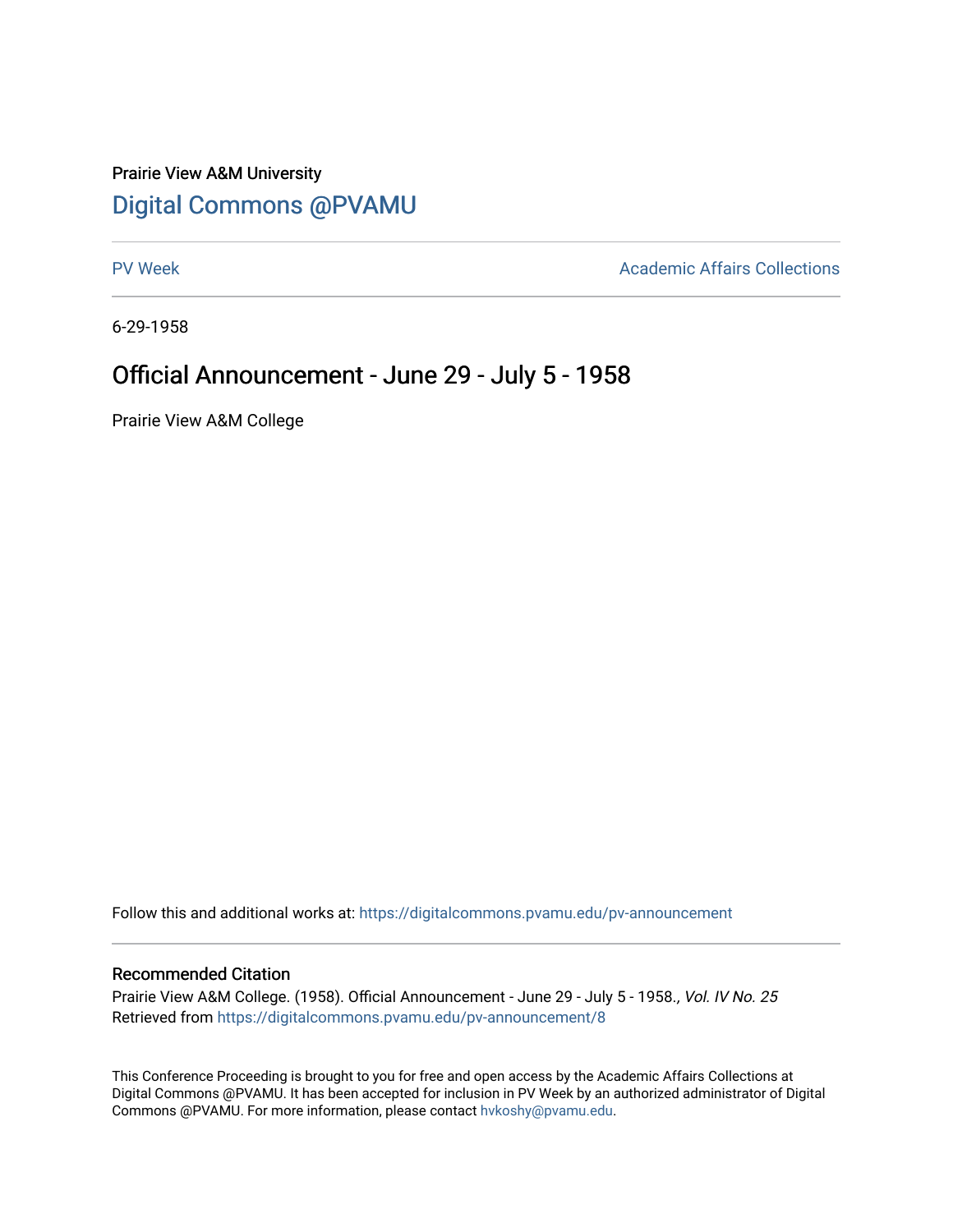## The Prairie View Week

 $\ddot{\phantom{0}}$ 

*''Make it official by listing it here"* 

| THIS WEEK                                                               |             |  | <i>cc oncease og crocereg</i>                                                                                                   |  |  |  |  |  |  |
|-------------------------------------------------------------------------|-------------|--|---------------------------------------------------------------------------------------------------------------------------------|--|--|--|--|--|--|
| VOL IV                                                                  |             |  | OFFICIAL ANNOUNCEMENT SHEET - PRAIRIE VIEW A. & M. COLLEGE, TEXAS<br>June 29-July 5, 1958                                       |  |  |  |  |  |  |
|                                                                         |             |  | No. 25                                                                                                                          |  |  |  |  |  |  |
| Sunday, June 29                                                         |             |  |                                                                                                                                 |  |  |  |  |  |  |
|                                                                         | 8:00a.m.    |  | ST. FRANCIS EPISCOPAL SERVICE<br>Father C. Hood                                                                                 |  |  |  |  |  |  |
|                                                                         | $9:00$ a.m. |  | St. Francis Episcopal Church<br>SUNDAY SCHOOL<br>Dr. T. Dooley                                                                  |  |  |  |  |  |  |
| 11:00 a.m.                                                              |             |  | CATHOLIC MASS<br>Father F. Fallon                                                                                               |  |  |  |  |  |  |
|                                                                         |             |  | Library Auditorium                                                                                                              |  |  |  |  |  |  |
| 11:00 a.m.                                                              |             |  | RELIGIOUS WORSHIP                                                                                                               |  |  |  |  |  |  |
| Speaker: Dean of the Chapel<br>Topic: "No Violent Coercion: Its Meaning |             |  |                                                                                                                                 |  |  |  |  |  |  |
| and Techniques                                                          |             |  |                                                                                                                                 |  |  |  |  |  |  |
|                                                                         | 8:00 p.m.   |  | MOTION PICTURE                                                                                                                  |  |  |  |  |  |  |
|                                                                         |             |  | "Don't Go Near The Water" starring                                                                                              |  |  |  |  |  |  |
| Monday, June 30                                                         |             |  | Glenn Ford, Anne Franics & Keenan Wynn                                                                                          |  |  |  |  |  |  |
|                                                                         |             |  | 7:00-10 a.m. daily RIFLE RANGE PRACTICE Col. T. H. Wright                                                                       |  |  |  |  |  |  |
|                                                                         | 8:00a.m.    |  | COMMUNITY RECREATION ASSOCIATION PICNIC                                                                                         |  |  |  |  |  |  |
|                                                                         |             |  | for children who participated in Spring                                                                                         |  |  |  |  |  |  |
|                                                                         |             |  | Fund-Raising Campaign. Buses leave High                                                                                         |  |  |  |  |  |  |
|                                                                         |             |  | School at 8:00 a.m. for day at Camp<br>Hudson-------------------------- Mrs. Poindexter                                         |  |  |  |  |  |  |
|                                                                         |             |  | 8:00 a.m. dailyARTS & CRAFTS FOR ELEMENTARY SCHOOL PUPILS                                                                       |  |  |  |  |  |  |
|                                                                         |             |  | Training School Millet Mrs. J. D. Smith                                                                                         |  |  |  |  |  |  |
|                                                                         | 8:30a.m.    |  | INSERVICE WORKSHOP FOR TRADE AND INDUSTRIAL                                                                                     |  |  |  |  |  |  |
|                                                                         |             |  | TEACHERS NAMED IN<br>Mr. E. R. Thomas                                                                                           |  |  |  |  |  |  |
|                                                                         | $9:00$ a.m. |  | Animal Industries Auditorium -- Registration<br>SECOND ANNUAL SCHOOL ADMINISTRATORS' INSTITUTE                                  |  |  |  |  |  |  |
|                                                                         |             |  | Administration Building Auditorium                                                                                              |  |  |  |  |  |  |
| 2:30 p.m.                                                               |             |  | CRAFTS FOR HIGH SCHOOL PUPILS Messrs. Glenn &                                                                                   |  |  |  |  |  |  |
|                                                                         |             |  | Training School<br>Thompson<br>all E                                                                                            |  |  |  |  |  |  |
|                                                                         |             |  | 4:00 p.m dailyDANCING FOR GIRLS<br>Mrs. D. Overton<br>Training School                                                           |  |  |  |  |  |  |
|                                                                         |             |  | 5:00 p.m. dailyLITTLE LEAGUE, PONY & TEENAGER Mr. D. Brooks                                                                     |  |  |  |  |  |  |
|                                                                         |             |  | BASEBALL PRACTICE .<br>Mr. Weatherspoon                                                                                         |  |  |  |  |  |  |
|                                                                         |             |  | Training School Grounds                                                                                                         |  |  |  |  |  |  |
| 5:45 p.m.<br>7:00 p.m.                                                  |             |  | SOFT BALL GAME<br>Mr. D. Hill<br>MOTION PICTURE - Admission Free - Mr. M. Henry                                                 |  |  |  |  |  |  |
|                                                                         |             |  | "All I Desire" starring Richard Carlson &                                                                                       |  |  |  |  |  |  |
|                                                                         |             |  | Barbara Stanwyck                                                                                                                |  |  |  |  |  |  |
| Tuesday, July 1                                                         |             |  |                                                                                                                                 |  |  |  |  |  |  |
| 4:30 p.m.                                                               |             |  | 8:00 a.m. to  INSERVICE WORKSHOP FOR TRADE AND INDUSTRIAL<br>Mr. E.R. Thomas<br><b>TEACHERS</b>                                 |  |  |  |  |  |  |
| 5:00 p.m.                                                               |             |  | $\ldots$ . GOLF<br>Mr. B. Massey                                                                                                |  |  |  |  |  |  |
| 2:00 p.m.                                                               |             |  | INDIVIDUALIZED SUMMER READING PROGRAM                                                                                           |  |  |  |  |  |  |
|                                                                         |             |  | Children's Library Mrs. H. Flowers<br>HOBBY INSTRUCTIONS Dr. A. I. Thomas                                                       |  |  |  |  |  |  |
| 7:00 p.m.                                                               |             |  | Dr. A. I. Thomas                                                                                                                |  |  |  |  |  |  |
| 8:00 p.m.                                                               |             |  | STUDENT COMMUNITY OUTDOOR DANCE<br>Training School<br>Mrs. D. Overton                                                           |  |  |  |  |  |  |
| Wednesday, July 2                                                       |             |  |                                                                                                                                 |  |  |  |  |  |  |
|                                                                         |             |  | 8:30-12 a.m.  INSERVICE WORKSHOP FOR TRADE AND INDUSTRIAL                                                                       |  |  |  |  |  |  |
|                                                                         |             |  | TEACHERS-<br>Mr. E. R. Thomas                                                                                                   |  |  |  |  |  |  |
| 5:00 p.m.                                                               |             |  | Animal Industries Building<br>GOLF EXHIBITION<br>Mr. B. Massey                                                                  |  |  |  |  |  |  |
| 8:00 p.m.                                                               |             |  | MOTION PICTURE                                                                                                                  |  |  |  |  |  |  |
|                                                                         |             |  | "Band of Angels" starring Yvonne DeCarlo &                                                                                      |  |  |  |  |  |  |
|                                                                         |             |  | Sidney Poiter                                                                                                                   |  |  |  |  |  |  |
| Thursday, July 3<br>2:00 p.m.                                           |             |  | INDIVIDUALIZED SUMMER READING PROGRAM                                                                                           |  |  |  |  |  |  |
|                                                                         |             |  | Mrs. H. Flowers<br>Children's Library                                                                                           |  |  |  |  |  |  |
|                                                                         | 2:30 p.m.   |  | CRAFTS FOR HIGH SCHOOL PUPILS Messrs. Glenn                                                                                     |  |  |  |  |  |  |
|                                                                         |             |  | & Thompson<br>I. E. Building                                                                                                    |  |  |  |  |  |  |
|                                                                         | 7:00 p.m.   |  | HOBBY INSTRUCTIONS<br>Dr. A. I. Thomas                                                                                          |  |  |  |  |  |  |
|                                                                         |             |  | I. E. Building<br>The PRAIRIE VIEW WEEK is posted on the College bulletin boards and is sent to certain other public places for |  |  |  |  |  |  |

posting. Announcements for the Prairie View Week should be sent or called in to the Registrar's Office on or before Wednesday of each week. The Prairie View Week is published each Thursday morning and mailed out through the local mail to all college employees the same day.